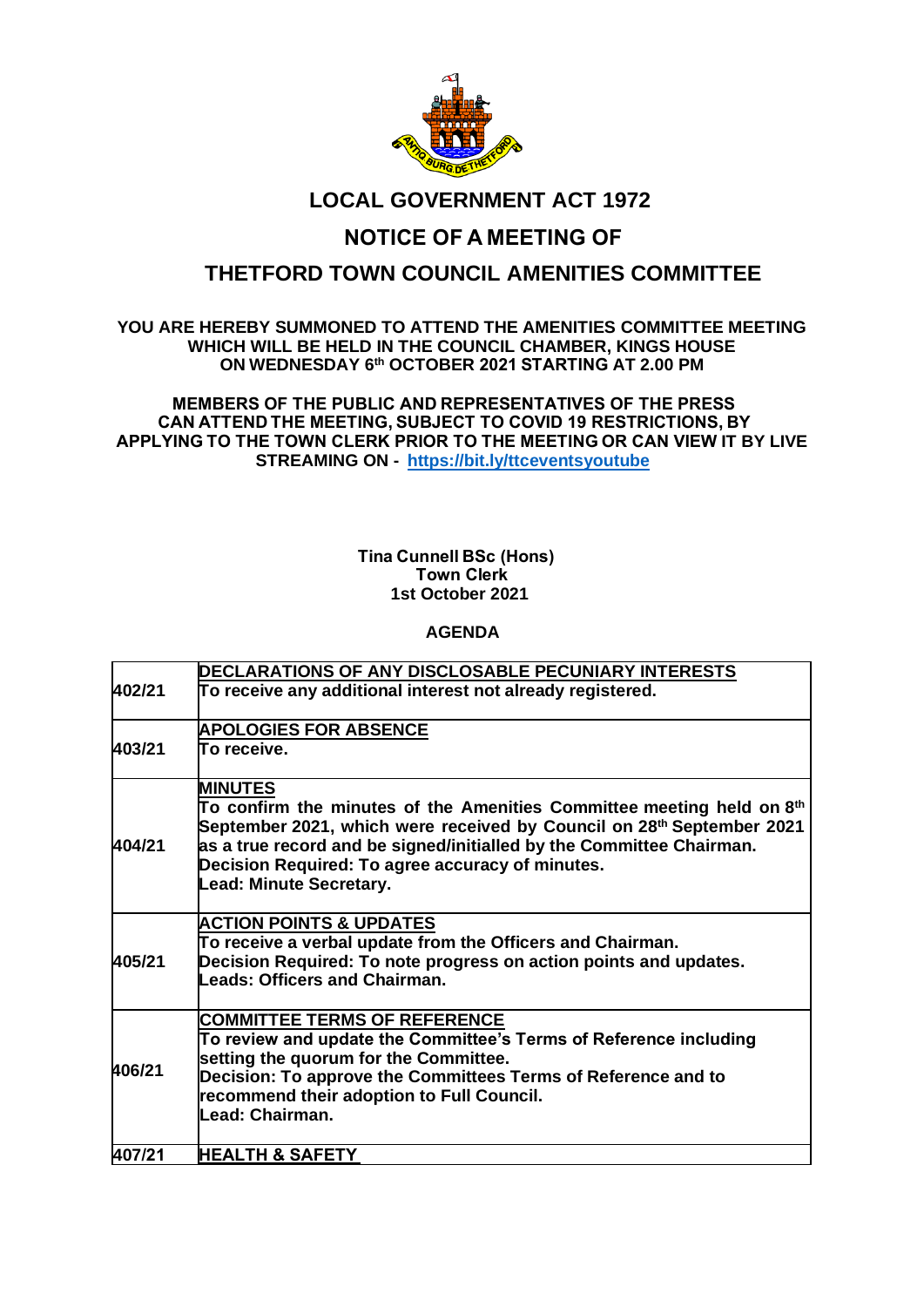|        | To receive verbal feedback on any matters requiring the attention of the<br>Committee.<br>Decision Required: To report any matters noted to the Town Clerk.<br><b>Leads: Officers and Councillor Harvey.</b>                                                                                                                                                                                                                                                                                    |
|--------|-------------------------------------------------------------------------------------------------------------------------------------------------------------------------------------------------------------------------------------------------------------------------------------------------------------------------------------------------------------------------------------------------------------------------------------------------------------------------------------------------|
| 408/21 | TOWN TEAM REPORT<br>To receive and note the attached written report.<br>Decision Required: Note the report.<br>Lead: Officers.                                                                                                                                                                                                                                                                                                                                                                  |
| 409/21 | FINANCIAL REPORT FOR THE 6 MONTHS ENDED 30 SEPTEMBER 2021<br>To receive the Amenities Financial Report for the six months ended 30<br>September 2021.<br>Decision Required: To note the financial report.<br><b>Lead: Deputy Town Clerk.</b>                                                                                                                                                                                                                                                    |
| 410/21 | <b>COMMITTEE PRIORITIES</b><br>To identify and agree the Committee's priorities for the 2022/23 year.<br>Decision Required: To adopt and approve the priorities for 2022/23.<br>Lead: Chairman.                                                                                                                                                                                                                                                                                                 |
| 411/21 | FIRST DRAFT BUDGET FOR THE YEAR ENDING 31 MARCH 2023<br>To review and discuss the first draft budget for the year ending 31 March<br>2023 and to identify any projects that the Committee may wish to undertake<br>in the 2022/23 year.<br>Decision Required: To identify and approve changes to the first draft<br>budget for the year ending 31 March 2023.<br><b>Lead: Deputy Town Clerk.</b>                                                                                                |
| 412/21 | <b>SMALL GRANTS</b><br>To discuss all applications received which have been separately circulated<br>to Committee members.<br>Decisions required: To decide on which applications will be approved for<br>funding.<br>Lead: Deputy Town Clerk.                                                                                                                                                                                                                                                  |
| 413/21 | GRANT APPLICATION TO THE BRECKLAND COUNCIL GREEN GRANTS<br><b>FUND</b><br>To note the Green Grant Application reference Lady Gentle Meadow and<br>draft costs submitted to Breckland<br>Decisions Required: To note the application and ensure that the costs are<br>included in future revised budgets.<br>Lead: Chairman.                                                                                                                                                                     |
| 414/21 | <b>TOWN FLORAL DISPLAYS</b><br>To discuss what floral displays currently owned by Breckland District<br>Council the Town Council would consider taking over and maintaining to<br>enhance the floral display.<br>Decisions Required: To agree what floral displays officers should seek<br>clarification of costs and licences for from Breckland District Council, so<br>that this may be considered for inclusion into the Amenities draft budget<br>for the 2022/23 year.<br>Lead: Chairman. |
| 415/21 | <b>STREET FURNITURE</b><br>To receive a report on the current procedure for street furniture<br>maintenance.<br><b>Decision Required: To note</b>                                                                                                                                                                                                                                                                                                                                               |